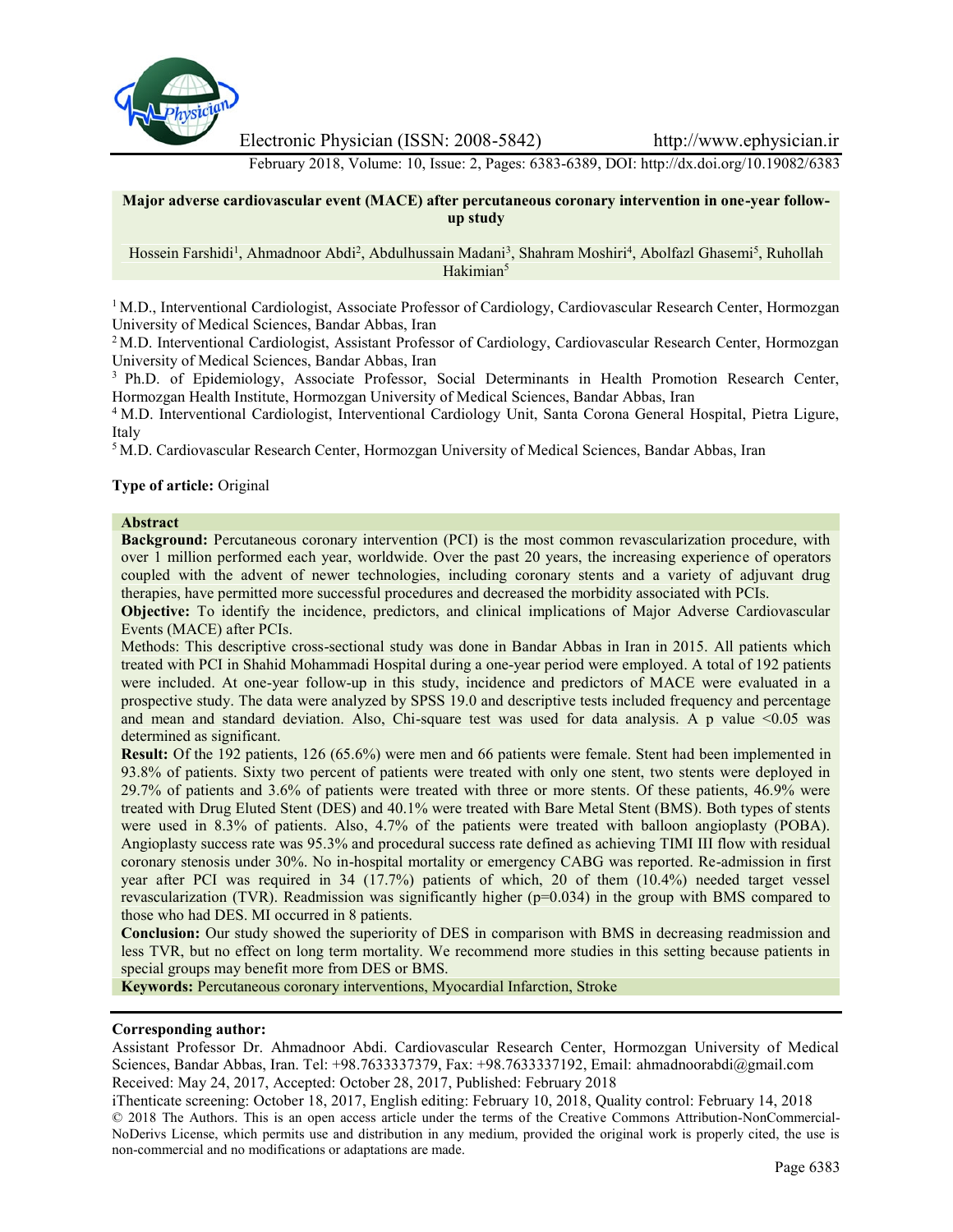### **1. Introduction**

### *1.1. Background*

Today the aggressive treatment in removing coronary artery stenosis plays an important role in the control of the patients' symptoms, and has entered a new era with the technical progress in the treatment of acute myocardial infarction (Primary PCI in ST segment Elevation MI) (1). In the course of history since the beginning of balloon angioplasty in 1977 by Doctor Gruentzig (2), we are witnessing a critical milestone.

### *1.2. Statement of problem*

Today, stent deployment is the selected treatment strategy in a large number of patients with atherosclerotic coronary stenosis who have undergone PCI (1). Certainly, there is no doubt in the superiority of stenting compared to balloon angioplasty alone (3). By using stents, we could resolve coronary artery dissection, reduce the incidence of restenosis and the need for coronary artery bypass graft (CABG). On the other hand, the use of BMS was, along with restenosis, between 20 and 30% during the first year (4, 5). Most of this In-stent restenosis (ISR) had led to clinical symptoms and was the cause for further invasive intervention. In order to reduce the incidence of ISR, the use of DES became popular, which largely overcame this problem, but an increase in late thrombosis in this group of stents is observed that requires longer treatment with dual antiplatelet therapy (6). Several studies have been carried out in this field that have compared the results of BMS and DES. Although reduced ISR and the need for aggressive action in using DES have reduced, most studies have shown no significant differences in mortality or myocardial infarction (MI) within the first year after PCI (7).

### *1.3. Objective*

The general objective of this study was to investigate Major Adverse Cardiovascular Event (MACE) after PCI in a one-year period at Shahid Mohammadi Hospital (Bandar Abbas –Iran).

#### **2. Material and Methods**

### *2.1. Study design and setting*

This descriptive cross-sectional study was done in 2015. Patients with PCI were studied over a one-year period at Shahid Mohammadi Hospital (Bandar Abbas in Iran).

#### *2.2. Data collection*

Patients' records were extracted from the hospital archive and the necessary information was transmitted to the research questionnaire and was investigated via telephone call, and the address mentioned in the patients' record. All patients were invited for an interview, and clinical status of the person including the level of physical exertion, chest pain, drug adherence and diet was evaluated. Stents used in patients over these years have included brands of Cypher (from Cordis Corporation, a Johnson & Johnson company), Taxus TM Express 2 paclitaxel-eluting coronary stent (Boston Scientific Corporation) and Nobori (Terumo Corporation-Japan) as DES, and the brands of Skylor<sup>™</sup> stent (Invatec, Roncadelle, Italy), Liberté stent (Boston Scientific Corp., Natick, Massachusetts) and Volo (Invatec, Italy) as BMS.

#### *2.3. Sample size*

Of the total of 224 patients for whom angioplasty was performed on this year, access to 32 people by phone and verbally was not possible, thus they were excluded and the study was conducted on 192 people.

#### *2.4. Ethical issues*

The study was approved by the Ethics Committee of Hormozgan University of Medical Sciences. The patients' information was kept confidential.

#### *2.5. Statistical analysis*

The data were analyzed by SPSS 19.0 software and descriptive tests including frequency and percentage and mean and standard deviation. Also, Chi-square test was used for data analysis. A p value of <0.05 was determined as significant.

# **3. Results**

# *3.1. Demographics*

Of 192 patients, there were 126 men (65.6%) and 66 women (34.4%), the youngest patient was 30 and the oldest was 83 years of age. The average age for all patients was 56.31 (Table 1). Descriptive information has been given in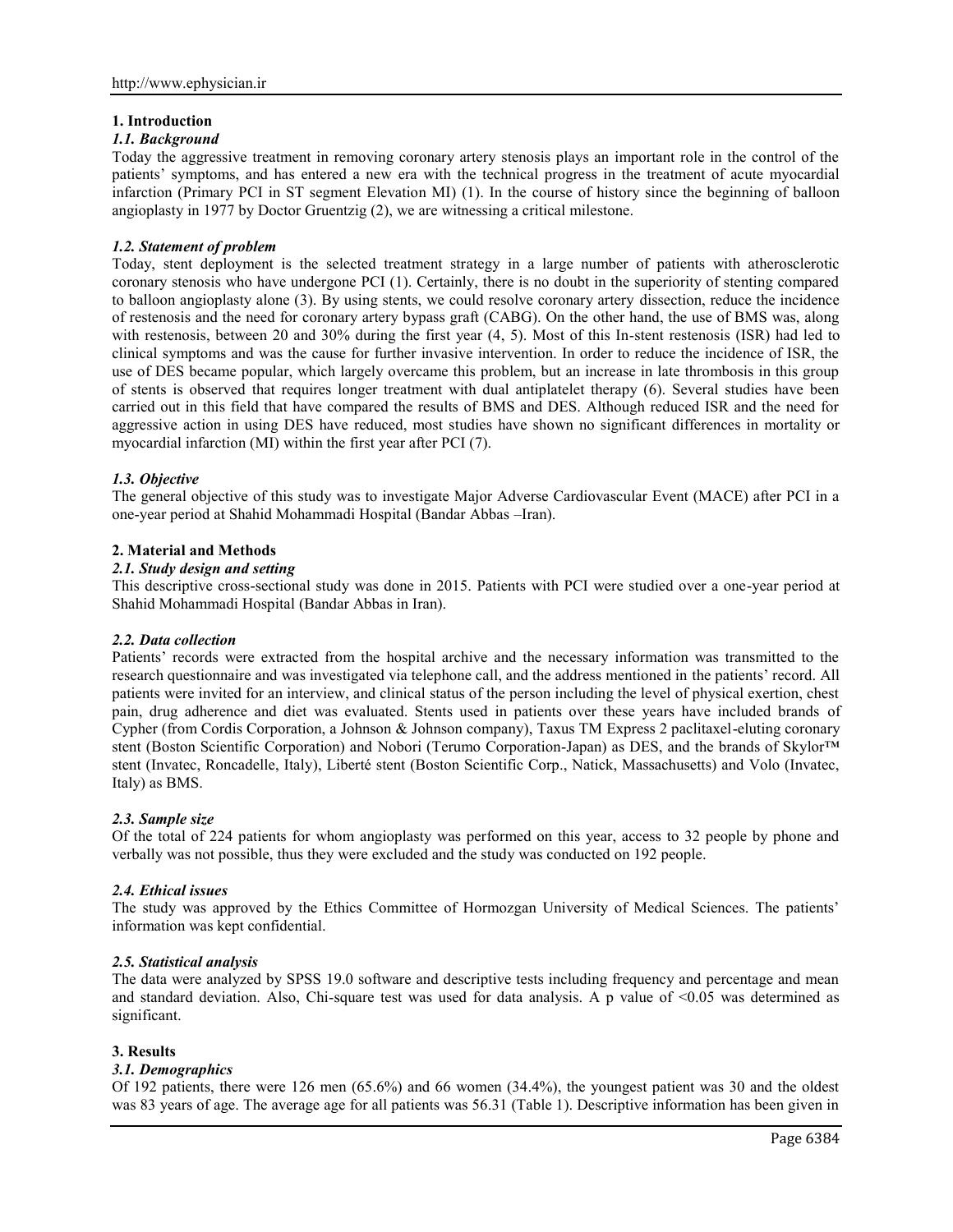Table 1 considering the associated risk factors and their distribution. As shown, 53.1% of patients were hypertensive (74.2% of females and 42.1% of males) followed by cigarette smoking (27.6%) as the second more prevalent risk factors. About 65.5% of these patients had more than one significant lesion (most of them had 2 to 4 lesions with stenosis greater than 50%). Clinical presentation was in favor of high risk patients. Seventy-one (38.5%) patients admitted with acute MI, 30.2% with unstable angina and 31.3% with stable angina. In all, 13% of patients presented with acute MI received thrombolytic therapy in the emergency room  $(4.5\%$  of females and 17.5% of males) before PCI.

| Variables                                |                | n        | $\%$     |
|------------------------------------------|----------------|----------|----------|
| Age (years)                              | $<$ 54         | 85       | 44.3     |
|                                          | 54-62          | 59       | 30.7     |
|                                          | 63-70          | 18       | 9.4      |
|                                          | >70            | 30       | 15.6     |
| Gender                                   | Male           | 126      | 65.6     |
|                                          | Female         | 66       | 34.4     |
| Positive family history of heart disease |                | 45       | 23.4     |
| Positive history of diabetes             |                | 44       | 22.9     |
| Positive history of hypertension         |                | 102      | 53.1     |
| Positive history of dyslipidemia         |                | 36       | 18.8     |
| Positive history of MI                   |                | 57       | 29.7     |
| Positive history of CHF                  |                | 8        | 4.2      |
| Positive history of CKD                  |                | 16       | 8.3      |
| Smoking                                  | Never          | 127      | 66.1     |
|                                          | Current user   | 53       | 27.6     |
|                                          | Past user      | 12       | 6.3      |
| Previous PCI                             | Does not have  | 142      | 74       |
|                                          | Once           | 39       | 20.3     |
|                                          | More than once | 11       | 5.7      |
| Previous CABG                            | Does not have  | 184      | 95.8     |
|                                          | Once           | 8        | 4.2      |
|                                          | More than once | $\theta$ | $\theta$ |

**Table 1.** The patient frequency based on clinical variables and patient records

# *3.2. Main study results*

During procedure, there were 0.5% of coronary dissection that had been covered by stents. One case of CVA was recorded in-hospital. There was one vessel involvement in 39.1%, two vessels in 40.1%, three vessels in 20.3% and no patients with left main lesion included in this study (Table 2). Stent has been implemented in 93.8% of patients. A total of 62% of patients were treated with only one stent, two stents were deployed in 29.7% of patients and 3.6% of patients were treated with three or more stents. Of these patients, 46.9% were treated with DES and 40.1% treated with BMS. Both types of stents were used in 8.3% of patients. A total of 4.7% of the patients were treated with balloon angioplasty (POBA). Angioplasty success rate was 95.3% and procedural success rate was defined as achieving TIMI III flow with residual coronary stenosis under 30%. No in-hospital mortality or emergency CABG were reported. Re-admission in the first year after PCI was required in 34 (17.7%) patients of whom 20 (10.4%) needed target vessel revascularization (TVR). Readmission was significantly higher (p=0.034) in the group with BMS compared to those who had DES. MI occurred in 8 patients. Patients with BMS needed higher TVR than those treated with DES (Table 2), while in each of these groups at one year, one case had a CABG. Our study did not show any significant correlation between variables and need for CABG. There was no sex preference in readmission rate. (17.5% for males compared to 18.2% for females). Mortality occurred in four cases in the one-year follow-up, two cases were in patients treated with DES, one in BMS group and one case in patients who had been treated with both types of stents. All four patients had more than two risk factors, interestingly all were hypertensive. One of the expired patients was a smoker who continued smoking and presented with anterior MI. There was significant correlation between old age, diabetes and coronary dissection during PCI with mortality. One strong predictor for TVR was history of previous PCI (p=0.026). Multi vessel involvement was also a predictor for readmission.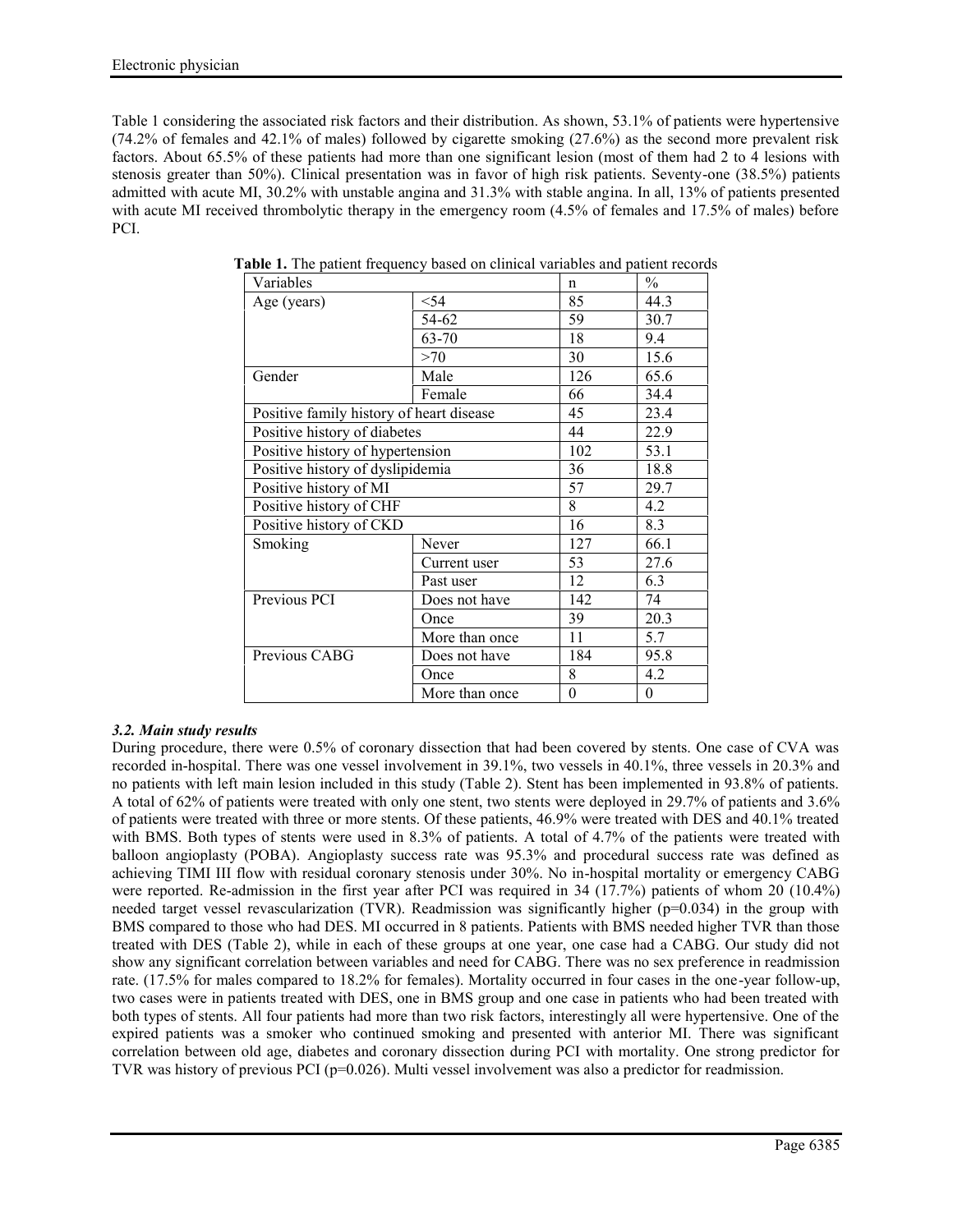| Variables                  |                     | 111101 v 01111011<br>Re-PCI one year after<br>PCI; $n$ (%) |                         | CABG at one year after<br>PCI; $n$ (%) |                          | p-value |       |
|----------------------------|---------------------|------------------------------------------------------------|-------------------------|----------------------------------------|--------------------------|---------|-------|
|                            |                     | $\overline{Y}$ es                                          | $\overline{No}$         | Yes                                    | $\overline{No}$          | PCI     | CABG  |
| The primary reason of      | AMI                 | 7(3.6)                                                     | 67(34.9)                | 1(0.5)                                 | $\overline{73(38)}$      | 0.913   | 1.000 |
| PCI                        | Unstable angina     | 7(3.6)                                                     | 51(29.6)                | 1(0.5)                                 | 57(29.7)                 |         |       |
|                            | Stable Angina       | 6(3.1)                                                     | 54(28.1)                | 1(0.5)                                 | 59 (30.7)                |         |       |
| The number of vessels      | $\mathbf{1}$        | 7(3.6)                                                     | 69 (35.9)               | 1(0.5)                                 | 75(39.1)                 | 0.008   | 0.805 |
| involved                   | $\overline{2}$      | 4(2.1)                                                     | 73 (38)                 | $\overline{2}$ (1)                     | 75(39.1)                 |         |       |
|                            | $\overline{3}$      | 9(4.7)                                                     | 30(15.6)                | $\overline{0(0)}$                      | 39(20.3)                 |         |       |
|                            | Left main           | 0(0)                                                       | 0(0)                    | 0(0)                                   | 0(0)                     |         |       |
| The number of              | 1                   | 2(1)                                                       | 47(24.5)                | 0(0)                                   | 49 $(25.5)$              | 0.563   | 0.580 |
| vascular lesions           | 3, 2, or 4          | 15(7.8)                                                    | 105(54.7)               | 3(1.6)                                 | 117(60.9)                |         |       |
|                            | 5 or more           | 3(1.6)                                                     | 20(10.4)                | $\overline{0(0)}$                      | 23(12)                   |         |       |
| $\rm EF$                   | > 50                | 17(8.6)                                                    | 129(67.2)               | 3(1.6)                                 | $\overline{1}$ 43 (74.5) | 0.642   | 0.642 |
|                            | 35 to 50            | 3(1.6)                                                     | 36(18.7)                | 0(0)                                   | 39(20.3)                 |         |       |
|                            | $\overline{\leq}35$ | 0(0)                                                       | 7(3.6)                  | 0(0)                                   | 7(3.6)                   |         |       |
| The use of stents          | Yes                 | 19(9.9)                                                    | 161(83.9)               | 3(1.6)                                 | 177 (92.2)               | 1.000   | 1.000 |
|                            | N <sub>o</sub>      | 1(0.5)                                                     | 11(5.7)                 | 1(0.5)                                 | 12(6.2)                  |         |       |
| Type of stent              | drug-eluting        | 7(3.6)                                                     | 83(43.2)                | 1(0.5)                                 | 89(46.4)                 | 0.359   | 0.434 |
|                            | non-drug-eluting    | 10(5.2)                                                    | 67(34.9)                | 1(0.5)                                 | 76 (39.6)                |         |       |
|                            | drug-eluting and    | 3(1.6)                                                     | 13(6.8)                 | 0(0)                                   | 24(12.6)                 |         |       |
|                            | non-drug-eluting    |                                                            |                         |                                        |                          |         |       |
| The number of stents       | $\boldsymbol{0}$    | 0(0)                                                       | 9(4.7)                  | 0(0)                                   | 9(4.7)                   | 0.294   | 0.418 |
|                            | $\mathbf{1}$        | 12(6.3)                                                    | $\overline{107}$ (55.7) | 1(0.5)                                 | 118(61.5)                |         |       |
|                            | $\overline{2}$      | 6(3.1)                                                     | 51(29.6)                | 2(1)                                   | 55 $(28.6)$              |         |       |
|                            | 3 or more           | 2(1)                                                       | 5(2.6)                  | $\overline{0(0)}$                      | 7(3.6)                   |         |       |
| The use of                 | Yes                 | 1(0.5)                                                     | 24(12.5)                | 0(0)                                   | $\overline{25}$ (13)     | 0.326   | 1.000 |
| thrombolytic               | N <sub>o</sub>      | 19(9.9)                                                    | 148(77.1)               | 3(1.6)                                 | 164(80.4)                |         |       |
| MI during                  | Yes                 | 1(0.5)                                                     | 5(2.6)                  | 1(0.5)                                 | 5(2.6)                   | 1.000   | 0.091 |
| hospitalization            | $\overline{No}$     | 19(9.9)                                                    | 167(87)                 | 2(1)                                   | 184 (95.8)               |         |       |
| The number of lesions      | Any                 | 0(0)                                                       | 8(4.2)                  | 1(0.5)                                 | 7(3.6)                   | 0.020   | 0.116 |
| resolved                   | Some                | 16(8.3)                                                    | 80(41.7)                | 1(0.5)                                 | 95 (49.5)                |         |       |
|                            | $\overline{All}$    | 4(2.1)                                                     | 84 (43.8)               | 1(0.5)                                 | 87(45.3)                 |         |       |
| The number of              | $\overline{0}$      | 4(2.1)                                                     | 84 (43.8)               | 1(0.5)                                 | 87(45.3)                 | 0.028   | 0.600 |
| diseased vessels after     | $\mathbf{1}$        | 10(5.2)                                                    | 65(33.9)                | $\overline{2}$ (1)                     | $\overline{7}3(38)$      |         |       |
| PCI                        | $\overline{2}$      | 5(2.6)                                                     | 22(11.6)                | 0(0)                                   | 27(14.1)                 |         |       |
|                            | $\overline{3}$      | 1(0.5)                                                     | 1(0.5)                  | 0(0)                                   | 2(1)                     |         |       |
|                            | Left main           | 0(0)                                                       | 0(0)                    | 0(0)                                   | 0(0)                     |         |       |
| CVA during                 | Yes                 | 0(0)                                                       | 1(0.5)                  | 0(0)                                   | 1(0.5)                   | 1.000   | 1.000 |
| hospitalization            | $\rm No$            | 20(10.4)                                                   | 171(89.1)               | 3(1.6)                                 | 188 (97.9)               |         |       |
| <b>Bleeding during PCI</b> | Yes                 | 0(0)                                                       | 1(0.5)                  | 0(0)                                   | 1(0.5)                   | 1.000   | 1.000 |
|                            | No                  | 20(10.4)                                                   | 171(89.1)               | 3(1.6)                                 | 188 (97.9)               |         |       |
|                            |                     |                                                            |                         |                                        |                          |         |       |

#### **Table 2.** Frequency of the need for re-PCI, CABG at one year after PCI, based on the variables dependent to intervention

# **4. Discussion**

Considering Bandar Abbas and the existence of an active port and international airport and the high traffic of passengers and terminal traffic that have daily admission, over 6,000 truck and trailer drivers (8) from different Iranian cities, this lack of access was predictable. The most important finding in these patients in both groups was the early success, including the improvement in chest pain and no MACE in less than 30 days, which was a sign of successful PCI (9). The patients for whom DES had been used, required less hospitalization than BMS patients (5.7% vs. 8.6%), which was statistically significant (p=0.034). Several studies showed that BMS implementation was associated with more MACE in one-year follow-up (10, 11). In different studies, lack of referring and late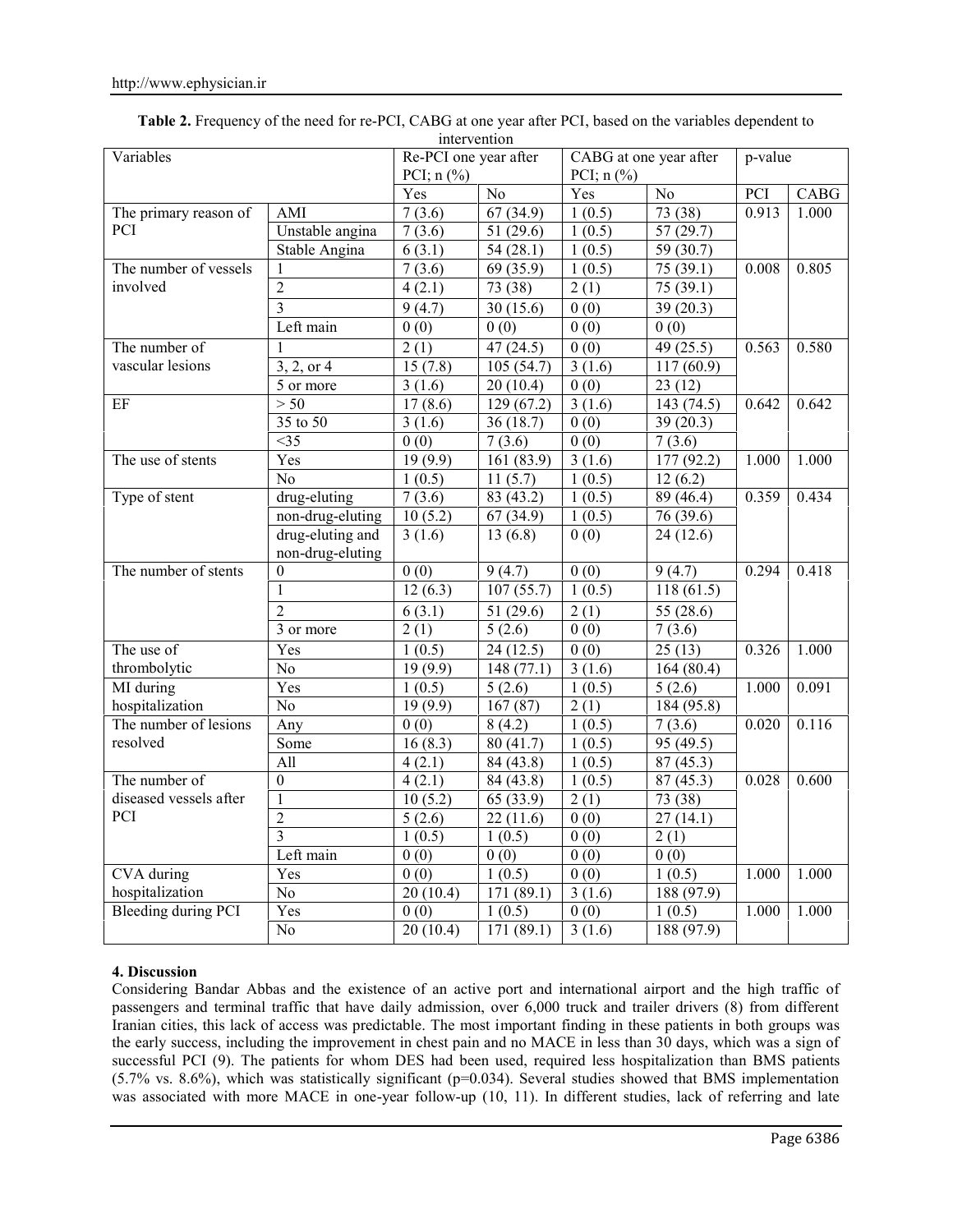referring to treatment centers are observed. This finding, or findings of various studies which is useful to reduce readmissions in the first year after angioplasty, is consistent (12, 13). High incidence of restenosis with BMS resulted in more re-admission and TVR lead to reduced BMS use, and especially in developed countries, DES implementation been increased on the previous years. Now BMS is used in about 10-30% of angioplasty cases (14). In some hospitals more than 80% of used stents are DES. BMS has been restricted to people who are not capable of long-term dual antiplatelet using artery diameter over 4 mm or patients who have planned surgery and patients with short life expectancy (15, 16). BMS has been restricted to people who are not capable of long-term dual antiplatelet using artery diameter over 4 mm or patients who have planned surgery and patients with short life expectancy (15, 16). S.E. Kassaian and colleagues at Tehran Heart Center, showed that deployment of the BMS in comparison with the first- and second-generation DES in primary PCI were the strongest predictors of 12-month MACE (17). In our study, 38.5% of patients had MI and a number of them had undergone Primary PCI, which could be potentially high risk for MACE in future. Studies about one-year mortality in a setting of acute and primary PCI, demonstrated higher mortality rate and there was no difference in TVR between DES and BMS. A study conducted by Khosravi and colleagues in Isfahan, demonstrated 1% mortality in a group of patients of whom 85% had unstable angina (18) and in comparison with catheterization laboratories of low experience, our data is acceptable. Lateness in seeking help for angina and presenting to the emergency room in our city is another problem that results in late treatment and facing MI and related complication (19). What is clear from studies, is high mortality after PCI in patients with MI (20). In this study, mortality rate has no significant relationship with the type of stent as shown by Tina L. and colleagues (21), although several studies have been reported for long-term stent thrombosis (6). One of the patients with anterior wall MI presented to hospital with LAD late stent thrombosis. This case has not had regular drug use, especially clopidogrel. Several studies point to the late stent thrombosis in most cases, due to lack of proper use of dual antiplatelet (4, 22). Although with new stent generation and far-reaching changes that have been created in the production of stents, it is expected to face less stent thrombosis in future and moreover, reduce stent thrombosis in the future. In this study used stents were Cyper and Taxus that had already replaced by third generation stents with advice of 6 months of antiplatelet therapy which is a good news for future of PCI. One of the strong predictors for TVR was history of previous PCI and multi vessel involvement. We recommend that to overcome this issue, treatment strategies must be built on full revascularization and effective risk factors control.

# **5. Conclusions**

Our study showed the superiority of DES in comparison with BMS in decreasing readmission and less TVR, but no effect on long term mortality. There are very strong predictors for MI like hypertension, previous MI, primary PCI and coronary dissection. Predictors for death as shown in our study, were old age, diabetes, and coronary dissection. Our study showed the superiority of DES in comparison with BMS in decreasing readmission and less TVR, but no effect on long term mortality. We recommend more studies in this setting because patients in special groups may benefit more from DES or BMS.

#### **Acknowledgments:**

This study was supported by Hormozgan University of Medical Sciences. We thank the deputy of research and Catheterization laboratory staff for their help.

#### **Conflict of Interest:**

There is no conflict of interest to be declared.

#### **Authors' contributions:**

All authors contributed to this project and article equally. All authors read and approved the final manuscript.

#### **References:**

- 1) Montalescot G, Ongen Z, Guindy R, Sousa A, Lu SZ, Pahlajani D, et al. Predictors of outcome in patients undergoing PCI. Results of the RIVIERA study. Int J Cardiol. 2008; 129(3): 379-87. doi: 10.1016/j.ijcard.2007.07.127. PMID: 18055032.
- 2) Gruntzig AR, Senning A, Siegenthaler WE. Nonoperative dilatation of coronary-artery stenosis: percutaneous transluminal coronary angioplasty. N Engl J Med. 1979; 301(2): 61-8. 10.1056/NEJM197907123010201. PMID: 449946.
- 3) Fischman DL, Leon MB, Baim DS, Schatz RA, Savage MP, Penn I, et al. A randomized comparison of coronary-stent placement and balloon angioplasty in the treatment of coronary artery disease. Stent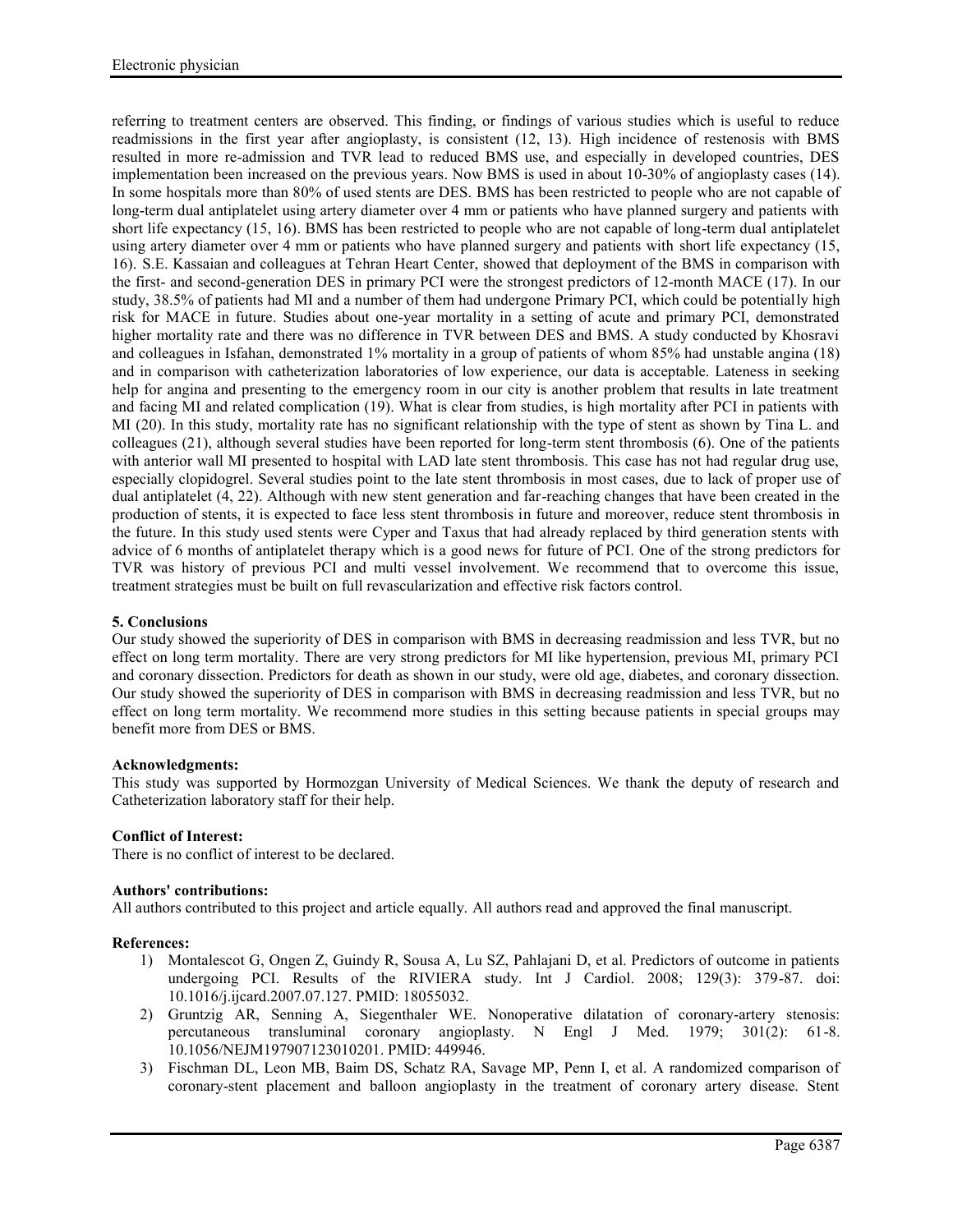Restenosis Study Investigators. N Engl J Med. 1994; 331(8): 496-501. doi: 10.1056/NEJM199408253310802. PMID: 8041414.

- 4) Caixeta A, Leon MB, Lansky AJ, Nikolsky E, Aoki J, Moses JW, et al. 5-year clinical outcomes after sirolimus-eluting stent implantation insights from a patient-level pooled analysis of 4 randomized trials comparing sirolimus-eluting stents with bare-metal stents. J Am Coll Cardiol. 2009; 54(10): 894-902. doi: 10.1016/j.jacc.2009.04.077. PMID: 19712798.
- 5) Yeh RW, Normand SL, Wolf RE, Jones PG, Ho KK, Cohen DJ, et al. Predicting the restenosis benefit of drug-eluting versus bare metal stents in percutaneous coronary intervention. Circulation. 2011; 124(14): 1557-64. doi: 10.1161/CIRCULATIONAHA.111.045229. PMID: 21900079.
- 6) Daemen J, Wenaweser P, Tsuchida K, Abrecht L, Vaina S, Morger C, et al. Early and late coronary stent thrombosis of sirolimus-eluting and paclitaxel-eluting stents in routine clinical practice: data from a large two-institutional cohort study. Lancet. 2007; 369(9562): 667-78. doi: 10.1016/S0140-6736(07)60314-6. PMID: 17321312.
- 7) Lagerqvist B, James SK, Stenestrand U, Lindback J, Nilsson T, Wallentin L, et al. Long-term outcomes with drug-eluting stents versus bare-metal stents in Sweden. N Engl J Med. 2007; 356(10): 1009-19. doi: 10.1056/NEJMoa067722. PMID: 17296822.
- 8) Farshidi H, Zarenezhad M, Zare Sh, Mousavi SA, Mozafari SA. Coronary Artery Disease Risk Factors in Truck Drivers, Bandar Abbas, Iran (2009-2010). Journal of Rafsanjan University of Medical Sciences. 2013; 12(3): 195-204.
- 9) Kirtane AJ, Gupta A, Iyengar S, Moses JW, Leon MB, Applegate R, et al. Safety and efficacy of drug eluting and bare metal stents: comprehensive meta-analysis of randomized trials and observational studies. Circulation. 2009; 119(25): 3198-206. doi: 10.1161/CIRCULATIONAHA.108.826479. PMID: 19528338.
- 10) MacKenzie TA, Malenka DJ, Olmstead EM, Piper WD, Langner C, Ross CS, et al. Prediction of survival after coronary revascularization: modeling short-term, mid-term, and long-term survival. Ann Thorac Surg. 2009; 87(2): 463-72. doi: 10.1016/j.athoracsur.2008.09.042. PMID: 19161761.
- 11) Qureshi MA, Safian RD, Grines CL, Goldstein JA, Westveer DC, Glazier S, et al. Simplified scoring system for predicting mortality after percutaneous coronary intervention. J Am Coll Cardiol. 2003; 42(11): 1890-5. doi: 10.1067/mhj.2002.125505. PMID: 14662247.
- 12) Holubkov R, Laskey WK, Haviland A, Slater JC, Bourassa MG, Vlachos HA, et al. Angina 1 year after percutaneous coronary intervention: a report from the NHLBI Dynamic Registry. Am Heart J. 2002; 144(5): 826-33. PMID: 12422151.
- 13) Stone GW, Lansky AJ, Pocock SJ, Gersh BJ, Dangas G, Wong SC, et al. Paclitaxel-eluting stents versus bare-metal stents in acute myocardial infarction. N Engl J Med. 2009; 360(19): 1946-59. doi: 10.1056/NEJMoa0810116. PMID: 19420364.
- 14) Kastrati A, Mehilli J, Dirschinger J, Dotzer F, Schuhlen H, Neumann FJ, et al. Intracoronary stenting and angiographic results: strut thickness effect on restenosis outcome (ISAR-STEREO) trial. Circulation. 2001; 103(23): 2816-21. PMID: 11401938.
- 15) Boden WE, O'Rourke RA, Teo KK, Hartigan PM, Maron DJ, Kostuk WJ, et al. Optimal medical therapy with or without PCI for stable coronary disease. N Engl J Med. 2007; 356(15): 1503-16. 10.1056/NEJMoa070829. PMID: 17387127.
- 16) Mehta SR, Cannon CP, Fox KA, Wallentin L, Boden WE, Spacek R, et al. Routine vs selective invasive strategies in patients with acute coronary syndromes: a collaborative meta-analysis of randomized trials. JAMA. 2005; 293(23): 2908-17. doi: 10.1001/jama.293.23.2908. PMID: 15956636.
- 17) Kassaian SE, Saroukhani S, Alaeddini F, Salarifar M, Capodanno D, Poorhoseini H, et al. A Risk-Scoring Model to Predict One-year Major Adverse Cardiac Events after Percutaneous Coronary Intervention. J Tehran Heart Cent. 2015; 10(4): 167-75. PMID: 26985204, PMCID: PMC4791644.
- 18) Khosravi A, Pourmoghaddas M, Asadi K, Abdi A, Gholamrezaei A. Immediate results and six-month outcomes after percutaneous coronary intervention in a referral heart center in Isfahan, Iran. ARYA Atheroscler. 2011; 7(1): 24-30. PMID: 22577441, PMCID: PMC3347842.
- 19) Farshidi H, Rahimi S, Abdi A, Salehi S, Madani A. Factors Associated With Pre-hospital Delay in Patients With Acute Myocardial Infarction. Iran Red Crescent Med J. 2013; 15(4): 312-6. doi: 10.5812/ircmj.2367. PMID: 24083004, PMCID: PMC3785905.
- 20) Shishehbor MH, Amini R, Oliveria LP, Singh IM, Kelly P, Bhatt DL, et al. Comparison of drug-eluting stents versus bare-metal stents for treating ST-segment elevation myocardial infarction. JACC Cardiovasc Interv. 2008; 1(3): 227-32. doi: 10.1016/j.jcin.2008.03.011. PMID: 19463304.